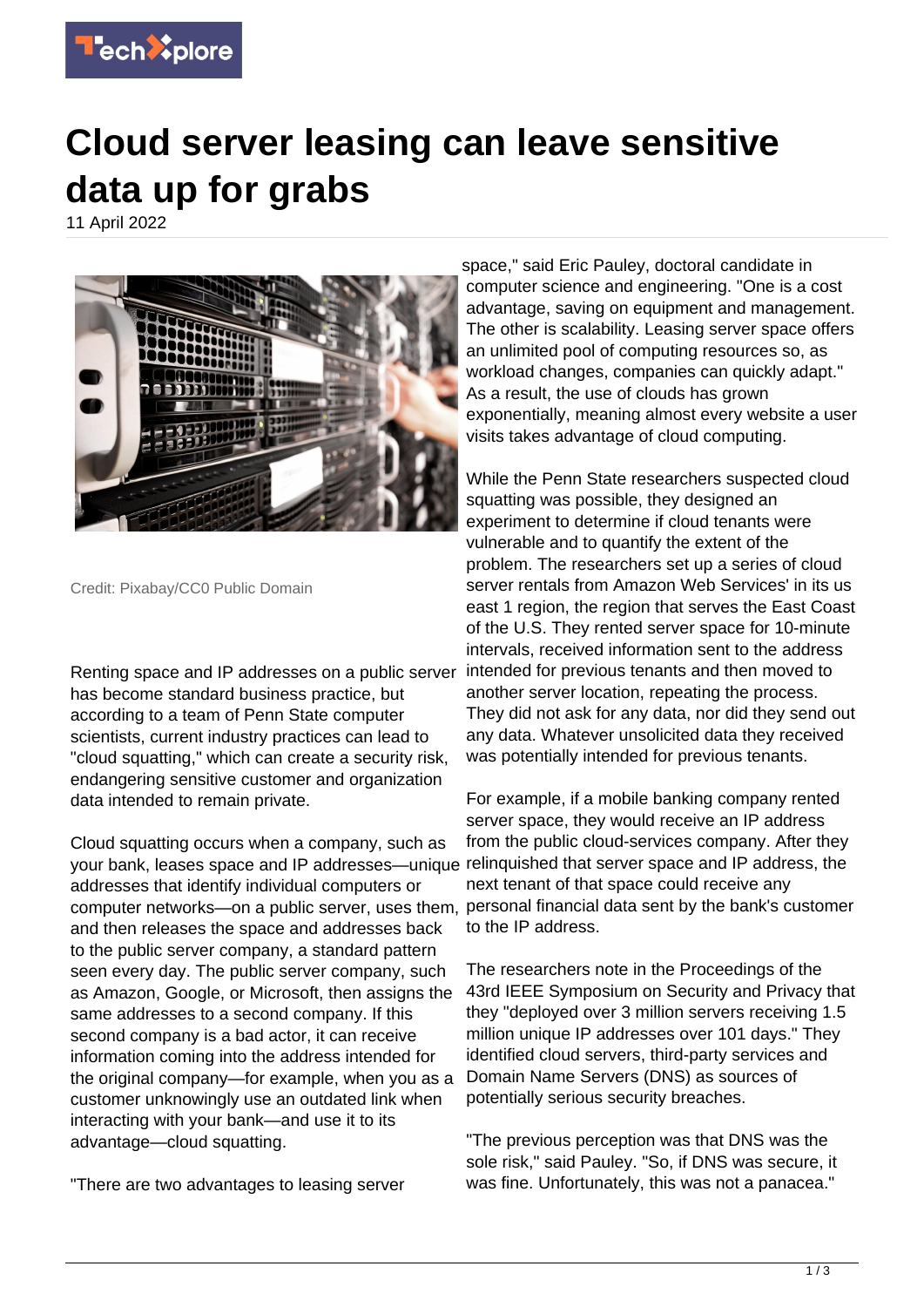

In the 5 million pieces of data they received, many that should be made by both the cloud server contained sensitive information including financial transactions, GPS locations and personal identifiable information.

"We did not knowingly receive health data but did confirm that an adversary could receive that data," said Patrick McDaniel, holder of the William L. Weiss Chair in Information and Communications Technology in the School of Electrical Engineering and Computer Science, Penn State. "For example, requests received by one of our IP addresses were to the web site for Health and Human Services, HHS.gov. We did not further interact, but others to interact." In this case, from the user's perspective, they would believe they were talking to a legitimate government agency, exposing sensitive From the client side, users can avoid producing IP personal and health data.

If companies use cloud messaging internally or cloud print services, then when those IP addresses are let go, information requests sent to those services by company staff who mistakenly attempt to use the old addresses or who are unaware that the addresses have changed can get into the wrong hands.

"Our experiment collected, encrypted and sent anything we got off to a secure location for analyses," said McDaniel. "We also took additional steps to ensure that any detected user data was protected."

McDaniel notes that the research was performed in compliance with Amazon's Vulnerability Reporting program, which allows security researchers who are acting in good faith to conduct their research.

The researchers immediately contacted the three major cloud server companies, AWS, Microsoft and configurations." Google, as well as vulnerable US Government agencies, to inform them of the vulnerabilities in their server practices. Amazon, after reviewing the information and an internal audit, is implementing a series of practices to try to contain cloud squatting on their servers.

To resolve cloud squatting concerns, the researchers believe that there are mitigation efforts computing is not without risk," said Pauley.

companies and the clients who rent server space. From the cloud server side, one of the ways to thwart cloud squatting is to prevent IP address reuse. However, this is limited by the number of available IP addresses.

Second, "server companies can create reserved IP address blocks," said McDaniel. "A large client organization could be assigned a fixed range of addresses that are recyclable within the company."

could pretend to be an HHS service and get people addresses, but the longer IP addresses are idle, the Third, server companies can delay recycling of IP more it will cost the server **[company](https://techxplore.com/tags/company/)**.

> address configurations that linger after cloud server IP addresses are let go. However, the researchers found that this rarely happens because there is often limited central control and oversight of IP address configurations within an organization. During interviews with affected cloud server users, the researchers found that many organizations have little visibility into how the dozens or hundreds of different accounts using cloud computing capabilities are being used and, most importantly, decommissioned, by departments and employees.

> "Generally speaking, the users fail to remove configurations that point to IP addresses on cloud servers," said McDaniel. "It could be a decommissioned printer that is still in the menu or a domain name or a sticky note saying connect to a specific address. Because the problems are very broad and dispersed across many, many users, it can be very difficult to have overall methods to fix them. However, the common threads are a failure to monitor and decommission outdated

IP addresses used to be long-lived or static, but now they are dynamic, changing in hours or minutes. This introduces a large class of vulnerability, according to the researchers.

"I would heed the conclusion that despite the overwhelming attraction of cloud servers, cloud